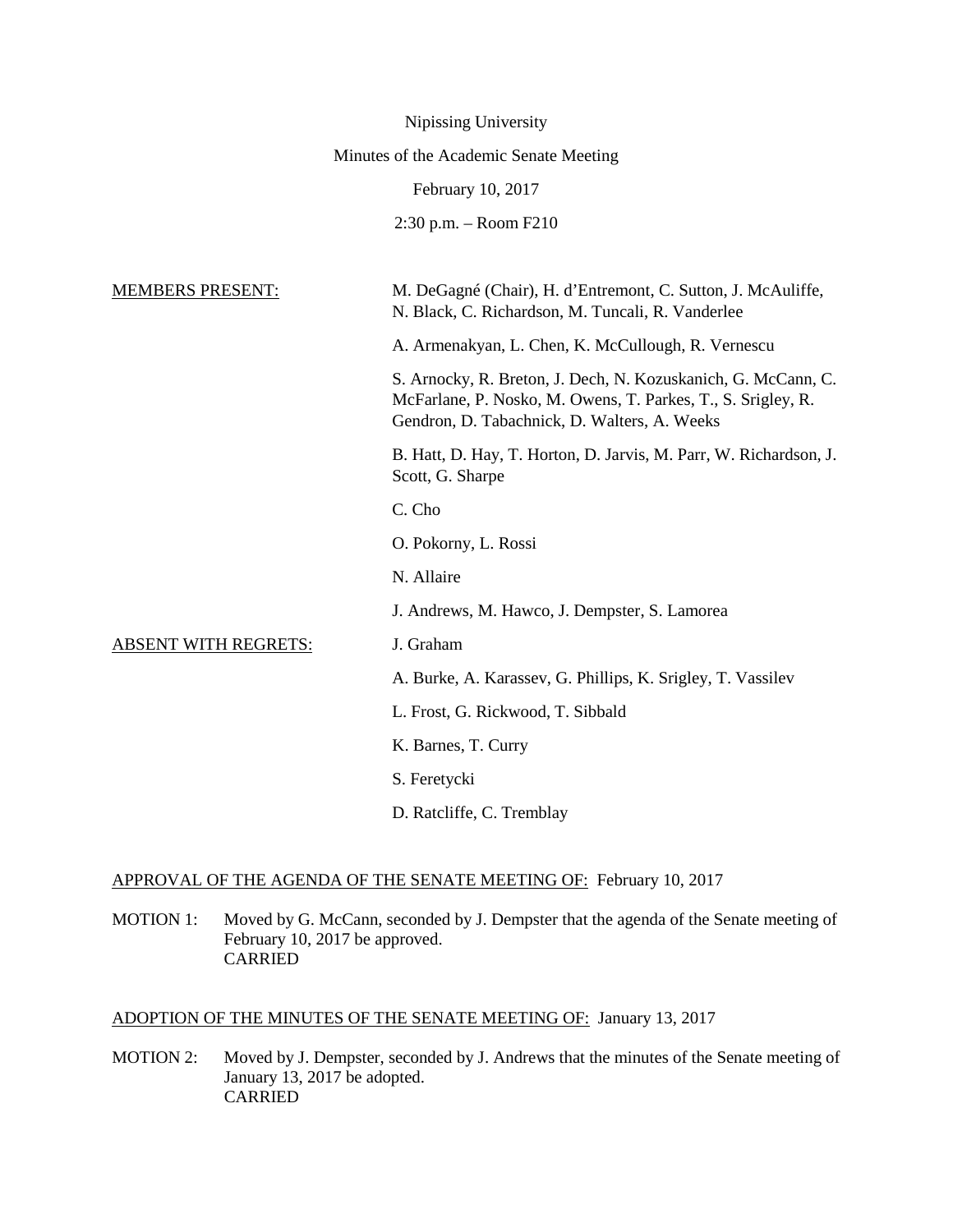#### BUSINESS ARISING FROM THE MINUTES

Dr. David Tabachnick was nominated and acclaimed by electronic vote to fill the six (6) month Faculty of Arts and Science Senator vacancy.

### QUESTION PERIOD

A question was asked due to the turmoil in the US whether there are any efforts or plans in the works to attract international students to NU. The Provost advised that no specific initiatives were being planned. He informed of a survey undertaken by Universities Canada on this matter.

In response to questions initially raised at the October 2016 Senate meeting regarding the use of an online student opinion survey (SOS), Senator Tuncali advised that the Teaching & Learning Committee had not yet met, but he had recently received a Doodle poll requesting dates for a potential meeting. The Speaker asked if a report could be provided at the March Senate meeting.

### REPORTS OF STANDING COMMITTEES AND FACULTY OR UNIVERSITY COUNCILS

### **SENATE EXECUTIVE COMMITTEE**

MOTION 3: Moved by H. d'Entremont, seconded by G. McCann that Senate receive the Report of the Senate Executive Committee dated February 2, 2017. CARRIED

# **UNDERGRADUATE STUDIES COMMITTEE**

MOTION 4: Moved by H. d'Entremont, seconded by M. Tuncali that the Report of the Undergraduate Studies Committee, dated January 24, 2017 be received. CARRIED

## **FACULTY OF APPLIED AND PROFESSIONAL STUDIES**

#### **School of Nursing**

- MOTION 2: Moved by H. d'Entremont, seconded by K. McCullough that Senate approve the revision of the course credits in the practicum courses in the Scholar Practitioner Program (SPP) from six (6) credits to nine (9) credits for each course. The courses that require this change are as follows:
	- NURS 1195 Generativity and Life Transformation Practicum
	- NURS 1295 Functionality of Mind, Body, and Spirit Transformative Practicum
	- NURS 2395 Hope and Possibility Transformative Practicum
	- NURS 2495 Experiential Integration Transformative Practicum
	- NURS 3595 Retooling and Redesign Transformative Practicum

NURS 3695 - Challenging the System Transformative Practicum CARRIED

MOTION 3: Moved by H. d'Entremont, seconded by K. McCullough that Senate approve the change in credit value to the above mentioned Scholar Practitioner Practicum courses effective immediately (to be included in the 2017-2018 Academic Calendar).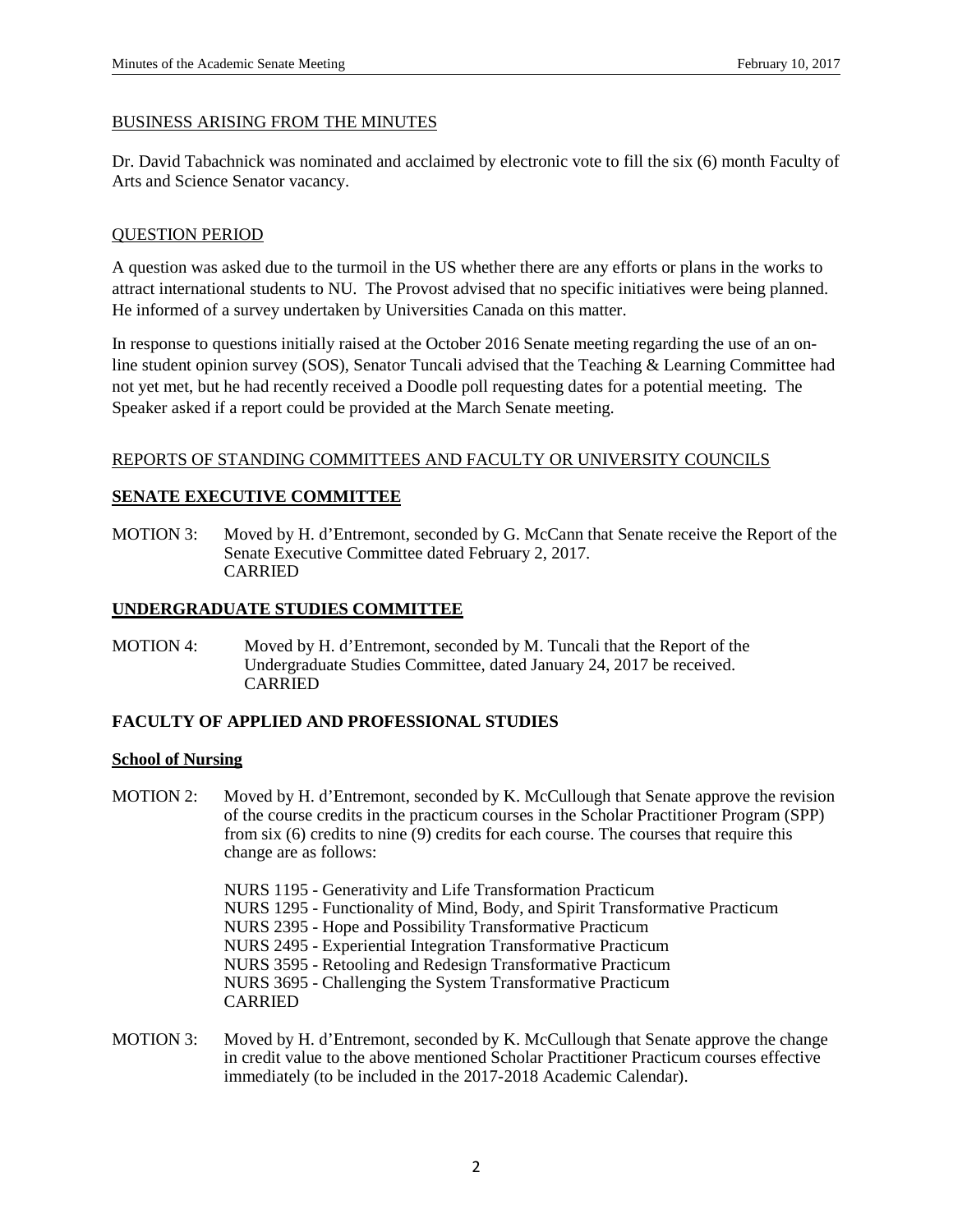Rationale for Motions:

This change in credit value will align more closely with other practicum courses of this nature in the School of Nursing. Practicum courses being 9-credits will appropriately ensure that SPP students are classified as full time students and would therefore be required to complete 90 credits as opposed to 72 credits for the degree. This will not result in any increased costs for students enrolled in the SPP program. The Provost advised that there will probably be an increase of \$100 per semester. CARRIED

## **FACULTY OF ARTS AND SCIENCE**

The following notice was withdrawn and will be referred back to the Undergraduate Studies Committee:

Banking Courses For Information Only: The attached listing of courses were not offered in the past five calendar years and were automatically banked (first worksheet) or deleted (second worksheet) by the Registrar's Office (Senate Motion passed on May 20, 2011).

# **PLANNING AND PRIORITIES COMMITTEE**

MOTION 4: Moved by H. d'Entremont, seconded by A. Armenakyan that the Report of the Planning and Priorities Committee dated January 27, 2017, be received. CARRIED

### OTHER BUSINESS

A draft of the SMA template was included with the Senate agenda. The Provost advised that COU has provided feedback to the Ministry and a final draft of the SMA should be available in the next few weeks.

The Senate Speaker advised that a request had been received regarding the status of the Senate Ad Hoc Committee on Breadth Requirements. At the September 2016 Senate meeting the Chair of USC advised that the Ad Hoc Committee is under the direction of the Undergraduate Studies Committee (USC) and requested that this item be added to the agenda for discussion at a future USC meeting. As no timeline has been established and the Ad Hoc Committee has not met, the question was asked if a motion should be put forward to abolish the Ad Hoc Committee on Breadth Requirements.

MOTION 5: Moved by C. McFarlane, seconded H. d'Entremont that the Senate Ad Hoc Committee on Breadth Requirements be abolished. CARRIED

## AMENDMENT OF BY-LAWS

• Notice of Motion that Article 10.3 Graduate Studies Council of the Senate By-Laws be amended as outlined below:

The current article reads:

- 10.3 Graduate Studies Council (GSC):
- (a) Members:
	- (i) Provost, Vice-President Academic & Research, or designate, Chair (non-voting)
	- (ii) Registrar or designate (non-voting)
	- (iii)Executive Director of Library Services or designate (non-voting)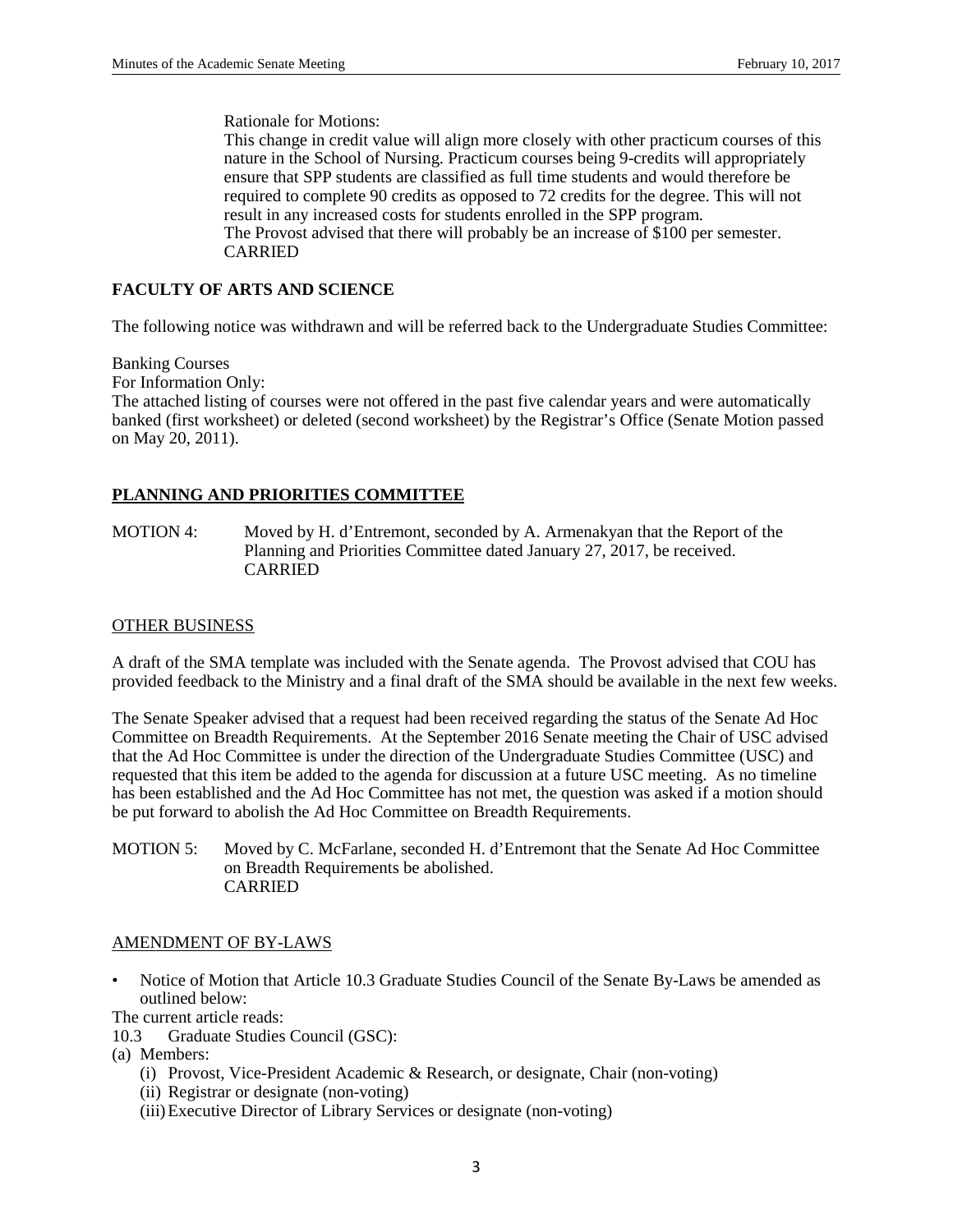(iv) Deans of Faculties with graduate programs, or designate

- (v) Graduate Coordinators / Graduate Chairs from each graduate program, or designate
- (vi) 1 graduate student from each level of graduate studies

(b) Terms of reference:

(i) Recommend to the Senate the new academic policies, procedures and regulations of the School of Graduate Studies;

(ii) Advise the Senate on the necessary resources and support for graduate studies and to recommend to the Senate the introduction of new services or changes to existing services which would enhance the graduate student experience or make the University more attractive to prospective graduate students;

(iii)Revise and up-date the regulations and procedures of current graduate programs for harmonization throughout the SGS;

(iv) Review student admission policies for graduate programs and make recommendations to the Assistant Vice-President Research & Graduate Studies, or designate;

(v) Ensure adherence to time-to-completion requirements;

(vi) Recommend to the Senate changes to graduate curriculum or proposals for new graduate programs;

(vii) Assist departments in the development of new graduate programs, in compliance with IQAP requirements;

(viii) Finalize proposals for new programs, including the Business Plan, before submission to PPC and the Senate;

(ix) Make recommendations on any matter related to graduate studies to the appropriate Senate Committees (PPC, RC);

(x) Periodically review the overall graduate awards program of the University, and make recommendations to Senate regarding changes in the program;

(xi) Ensure that all existing and new graduate scholarships, medals, bursaries and other awards are consistent with established and approved terms, conditions and criteria. Review and approve nominations for graduate scholarships (Tri-council, OGS, others);

(xii) Review the annual report on the School of Graduate Studies' activities; and

(xiii) Establish the criteria for membership in the Graduate Faculty.

And at the exclusion of student representative,

(xiv) Make the final selections of students eligible for academic awards, as identified by the Office of the Registrar; and

(xvii) Following the periodic appraisal of a program, review and report to Senate any measure that could improve the program.

Revised Article reads **(changes in bold)**:

10.3 Graduate Studies Council (GSC):

(a) Members:

- (i) **Provost, Vice-President Academic & Research**, **Dean of Graduate Studies and Research** or designate, Chair (non-voting)
- (ii) Registrar or designate (non-voting)
- (iii)Executive Director of Library Services or designate (non-voting)
- (iv) Deans of **all** Faculties **with graduate programs**, or designate
- (v) Graduate Coordinators / Graduate Chairs from each graduate program, or designate
- (vi) 1 graduate student from each level of graduate studies

# **(vii) 1 graduate student Senator non-voting**

(b) Terms of reference:

(i) Recommend to the Senate the new academic policies, procedures and regulations of the School of Graduate Studies;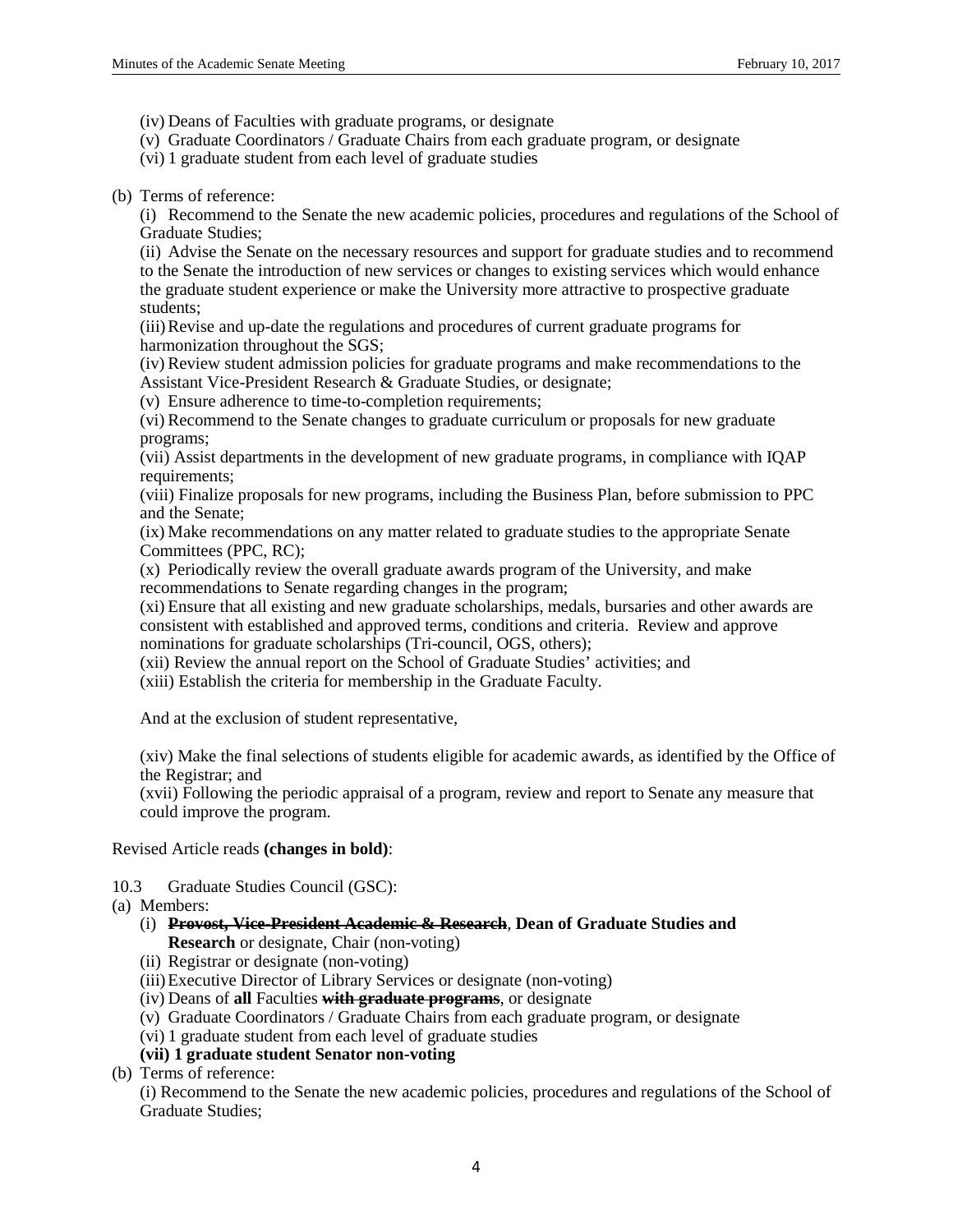(ii) Advise the Senate on the necessary resources and support for graduate studies and to recommend to the Senate the introduction of new services or changes to existing services which would enhance the graduate student experience or make the University more attractive to prospective graduate students;

(iii)Revise and up-date the regulations and procedures of current graduate programs for harmonization throughout the SGS;

(iv) Review student admission policies for graduate programs; **and make recommendations to the Assistant Vice-President Research & Graduate Studies, or designate;**

(v) Ensure adherence to time-to-completion requirements;

(vi) Recommend to the Senate changes to graduate curriculum or proposals for new graduate programs;

(vii) Assist departments in the development of new graduate programs, in compliance with IQAP requirements:

(viii) Finalize proposals for new programs, including the Business Plan, before submission to PPC and the Senate;

(ix) Make recommendations on any matter related to graduate studies to the appropriate Senate Committees (PPC, RC);

(x) Periodically review the overall graduate awards program of the University, and make recommendations to Senate regarding changes in the program;

(xi) Ensure that all existing and new graduate scholarships, medals, bursaries and other awards are consistent with established and approved terms, conditions and criteria. Review and approve nominations for graduate scholarships (Tri-council, OGS, others);

(xii) Review the annual report on the School of Graduate Studies' activities; and

(xiii) Establish the criteria for membership in the Graduate Faculty.

And at the exclusion of student representative,

(xiv) Make the final selections of students eligible for academic awards, as identified by the Office of the Registrar; and

(xvii) Following the periodic appraisal of a program, review and report to Senate any measure that could improve the program.

## **ELECTIONS**

- Elect one (1) tenured faculty member, from the Faculty of Arts & Science, to serve on the search committee for the Provost and Vice-President, Academic and Research. The Provost clarified that the tenured faculty member could be a tenured faculty member from any faculty. **S. Srigley (A&S) – ACCLAIMED**
- Elect three (3) representatives, one (1) representative from each faculty, as well as one (1) student representative to sit on a committee to review the Report on Senate Reform Survey and bring forward recommendations to Senate.

**A. Baregheh (APS) – ACCLAIMED D. Tabachnick (A&S) – ACCLAIMED D. Hay (ED) – ACCLAIMED J. Dempster (NUSU) – ACCLAIMED**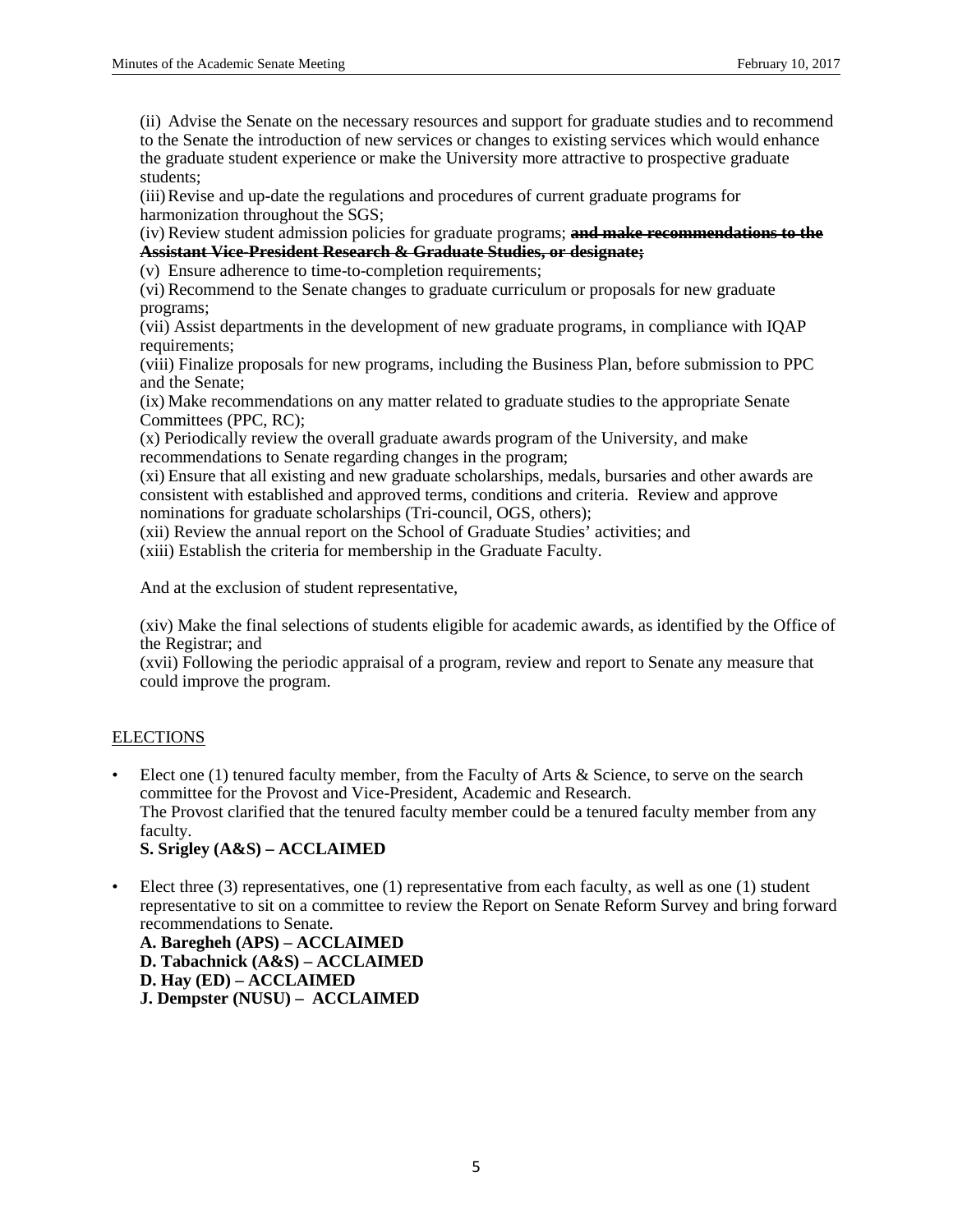#### NEW BUSINESS

MOTION 6: Moved by H. d'Entremont, seconded by A. Weeks that Senate receive and approval to graduate be granted to the students listed in the Report of Graduation Applicants dated the 8th of February, 2017. CARRIED

### ANNOUNCEMENTS

The President acknowledged Dr. Tabachnick's recent comments on CBC news regarding voting with ranked ballots. He also advised of the COU Executive Heads meeting that he had just returned from attending. SMA issues, international student enrollment, OSAP reform and funding for lower income students were some of the issues discussed. He also attended a meeting with Premier Wynne and the Minister of Advanced Education and Skills Development, Deb Matthews, where the importance of work integrated learning and co-op placements was discussed.

The Provost advised that although he was unable to make an announcement just yet, good news would be forthcoming soon regarding research awards.

The Vice-President Finance and Administration advised that she had been asked by Len Gamache to provide an update on fundraising priorities. She advised that meetings with the Exec group to prioritize the input that has been received have been continuing regularly and projects are starting to be defined. She thanked Mr. Gamache for all of his hard work and advised that he is doing a great job. She also wished to thank all of the budget holders for getting their budgets in on time. Analysis of the budget has started and meetings will occur regularly over the next while.

The Dean of Arts and Science was pleased to advise that a Faculty Council meeting had been held earlier that day with quorum. The Faculty Council approved a document on strategic goals for the faculty.

The Dean of Education advised that the first cohort of second year BEd students would only be on campus for a few more weeks before the students leave to attend their final placements. The students won't return until convocation in June. She advised that this will be a good time to step back and look at the program for possible tweaking.

The Dean of Graduate Studies and Research advised that an aggressive timeline had been set and the process of sending offers out for 2017 should be finalized soon. Applications were higher this year than they were last year. An intake of 35 master's students and 10 PhD students is the target.

Senator Andrews advised of the following results of the Student Union Elections: President - Sydney Lamorea Vice President Governance and Legal Affairs - Cooper Allen Vice President Communications - Tyrell Sommerville Vice President Finance - Shane Dunstall Vice President Services - J'aime Brunet

He also advised that the Director/Senator elections will occur from February  $27th$  – March  $14<sup>th</sup>$ , with Jordan Dempster acting as the Chief Returning Officer with the NUSU Elections Committee. As well, NUSU is partnering with the Schulich School of Education in an initiative called Books for Brook which is a new literacy initiative established in memory of Brook Doseger, a 2016 graduate of Nipissing University's Concurrent Bachelor of Education degree. Help support International Book Giving Day on